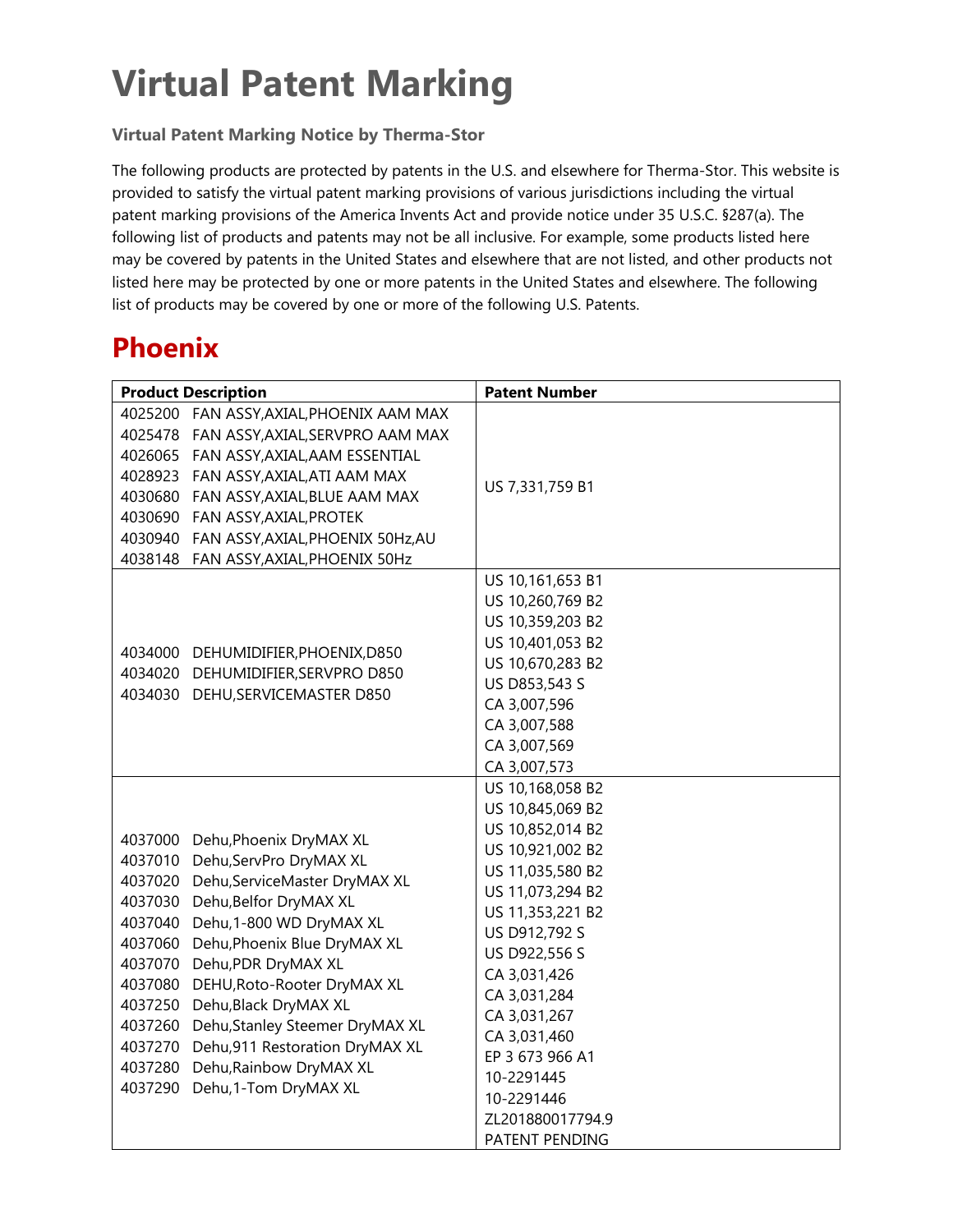#### **Phoenix continued**

|         | <b>Product Description</b>            | <b>Patent Number</b> |
|---------|---------------------------------------|----------------------|
|         | 4030010 DEHUMIDIFIER, PHOENIX 250 MAX |                      |
|         | 4031130 DEHUMIDIFIER, SERVPRO 250 MAX |                      |
|         | 4031140 DEHU, SERVICEMASTER 250 MAX   | US 10,458,730 B2     |
| 4038147 | DEHU, PHOENIX 250 MAX 50Hz            |                      |
|         | 4036000 DEHU, PHOENIX DRY MAX         |                      |
|         | 4036010 DEHU, SERVPRO DRY MAX         |                      |
|         | 4036020 DEHU, SERVICEMASTER DRY MAX   |                      |
|         | 4036030 DEHU, BELFOR DRY MAX          |                      |
|         | 4036040 DEHU, 1-800 DRY MAX           | US 7,194,870 B1      |
|         | 4036060 DEHU, BLUE PHX DRY MAX        | US 10,458,676 B2     |
|         | 4036070 DEHU, BLACK DRY MAX           | US 10,563,888 B2     |
|         | 4036080 DEHU, DELTA DISASTER DRY MAX  | US 10,619,877 B2     |
|         | 4036090 DEHU, PDR DRYMAX              | US 10,677,492 B2     |
|         | 4038500 DEHU, PHOENIX DRY MAX BLE     | US D861,146 S        |
|         | 4038510 DEHU, SERVPRO DRYMAX BLE      | CA 2,995,049         |
|         | 4038520 DEHU, SM DRYMAX BLE           | CA 2,998,159         |
|         | 4038530 DEHU, BELFOR RED DRYMAX BLE   | CA 3,007,555         |
|         | 4038540 DEHU, BELFOR 1-800 DRYMAX BLE | CA 3,007,590         |
|         | 4038550 DEHU, BLUE PHOENIX DRYMAX BLE | CA 3,007,602         |
|         | 4038560 DEHU, BLACK DRYMAX BLE        | CA 3,007,611         |
| 4038570 | DEHU, DELTA DISASTER DRYMAX BLE       |                      |
|         | 4038580 DEHU, PDR DRYMAX BLE          |                      |
|         | 4038590 DEHU, RAINBOW DRYMAX BLE      |                      |
|         | 4042200 DEHU, ROTO-ROOTER DRYMAX BLE  |                      |
|         | 4035000 FAN, PHOENIX AIRMAX           |                      |
|         | 4035010 FAN, SERVPRO AIRMAX           |                      |
|         | 4035040 FAN, SERVICEMASTER AIRMAX     |                      |
|         | 4035050 FAN, BELFOR AIRMAX            |                      |
|         | 4035060 FAN, BLUE AIRMAX              |                      |
|         | 4035070 FAN, B-1-800 AIRMAX           |                      |
|         | 4035090 FAN, BLACK AIRMAX             | US 10,161,417 B2     |
|         | 4035100 FAN, DELTA DISASTER AIRMAX    | US 10,626,885 B2     |
|         | 4035110 FAN, PDR AIRMAX               | US D782,022 S        |
|         | 4035800 FAN, PHOENIX AIRMAX 50Hz, AUS |                      |
| 4038300 | <b>FAN, PROTEK AIRMAX</b>             |                      |
|         | 4038310 FAN, PHOENIX AIRMAX BLE       |                      |
|         | 4038320 FAN, BLUE PHOENIX AIRMAX BLE  |                      |
|         | 4038330 FAN, SMC AIRMAX BLE           |                      |
| 4038340 | FAN,1-TOM AIRMAX                      |                      |
| 4038350 | FAN, ROTO-ROOTER AIRMAX BLE           |                      |
| 4028250 | DEHUMIDIFIER, PHOENIX, R200, 50HZ     | US 7,246,503 B1      |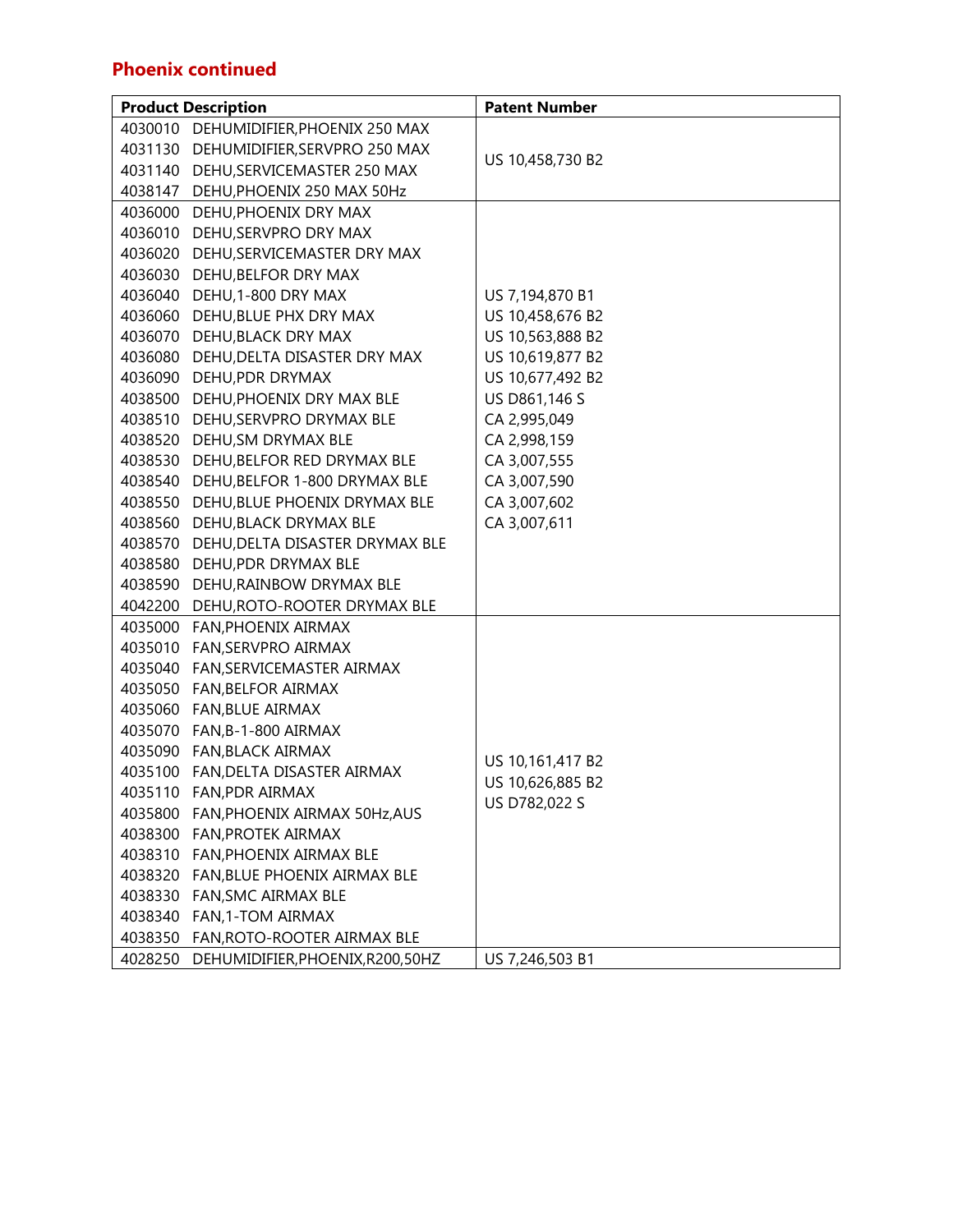#### **Phoenix continued**

|         | <b>Product Description</b>         | <b>Patent Number</b> |
|---------|------------------------------------|----------------------|
|         | 4034420 DEHUMIDIFIER, R340         |                      |
|         | 4034450 DEHUMIDIFIER, R340, RED    |                      |
|         | 4034460 DEHUMIDIFIER, PHOENIX R250 |                      |
|         | 4034470 DEHUMIDIFIER, SERVPRO R250 |                      |
|         | 4034480 DEHU, STANLEY STEEMER R250 |                      |
|         | 4034490 DEHUMIDIFIER, B-1-800 R250 | US 7.246.503 B1      |
|         | 4035200 DEHU, BELFOR R250          | US 8,069,681 B1      |
|         | 4035220 DEHU, SERVICEMASTER R250   | US D570,988 S        |
|         | 4035240 DEHU, PHOENIX R250, BLACK  |                      |
|         | 4035250 DEHU, PDR R250             |                      |
| 4038600 | DEHU, COTTON R250                  |                      |
| 4038610 | DEHU, PHOENIX R250, PINK           |                      |
| 4038620 | DEHU, EQUIPMENT SHARE R250         |                      |
| 4038630 | DEHU, SUNBELT R250                 |                      |

## **Quest**

| <b>Product Description</b>             | <b>Patent Number</b> |
|----------------------------------------|----------------------|
|                                        | US 7,194,870 B1      |
|                                        | US 7,246,503 B1      |
|                                        | US 10,168,058 B2     |
| 4036600 DEHUMIDIFIER, QUEST 506        | US 10,845,069 B2     |
| 4037600 DEHUMIDIFIER, QUEST 876        | US 10,921,002 B2     |
| 4041800 DEHUMIDIFIER, QUEST 706 230V   | US D877,872 S        |
| 4042500 DEHUMIDIFIER, QUEST 335        | 10-2291445           |
|                                        | 10-2291446           |
|                                        | EP 3 673 966 A1      |
|                                        | ZL201880017794.9     |
| 4042500 DEHUMIDIFIER, QUEST 335        | PATENT PENDING       |
| 4034220 DEHUMIDIFIER, QUEST DUAL 110   |                      |
| 4034230 DEHUMIDIFIER, QUEST DUAL 150   | US 7,246,503 B1      |
| 4031170 DEHU, QUEST CDG 174            | US 10,458,730 B2     |
| 4031490 DEHUMIDIFIER, QUEST DUAL 155   |                      |
| 4032270 DEHUMIDIFIER, QUEST DUAL 105   | US 8,069,681 B1      |
| 4033060 DEHUMIDIFIER, QUEST DUAL 205   | US 9,052,132 B1      |
| 4035400 DEHU, QUEST DUAL 225 230V      | US D570,988 S        |
| 4037410 DEHU, QUEST DUAL 165 230V      |                      |
| 4037400-00 DEHU, 50HZ QUEST 155, STOCK |                      |
| 4035030 FAN, QUEST F9                  | US 10,626,885 B2     |
| 4035850-00 FAN, QUEST F9 50HZ          | US D782,022 S        |
|                                        | AU 2016200806 B2     |
| 4036710 DEHU, QUEST HI-E DRY 195       | US 10,458,730 B2     |
| 4036730 DEHU, QUEST HI-E DRY 120       |                      |
| 4033750 DEHUMIDIFIER, QUEST 70         | US 10,775,057 B2     |
|                                        |                      |